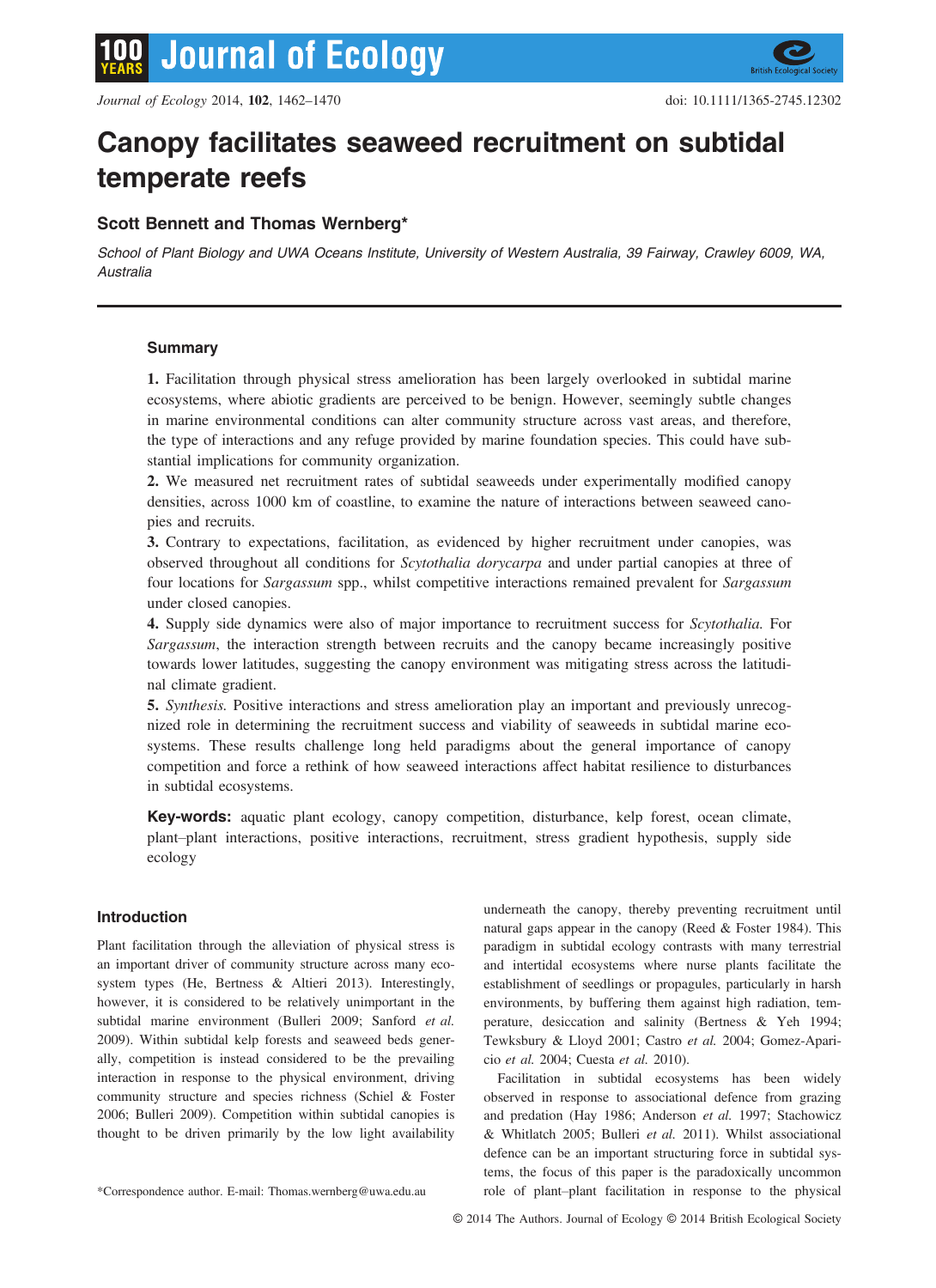environment. Facilitation among subtidal plants (seaweeds and seagrasses) is thought to be rare due to the relatively benign physical environment underwater, compared to the extreme physical conditions of ecosystems, where facilitation is commonly observed, such as the intertidal (Stachowicz et al. 2008; Bulleri 2009). However, very few studies have tested plant facilitation in subtidal ecosystems (Bulleri 2009) and a long standing paradigm about the ubiquity of competitive interactions has developed from a few seminal papers which have demonstrated strong competitive effects, albeit across relatively small geographical areas (Dayton 1975; Dayton et al. 1984; Reed & Foster 1984; Kennelly 1987). Whilst absolute variation in the subtidal physical environment is often not as extreme as in many terrestrial or intertidal ecosystems, vulnerability to physical stress remains high. Organisms that are adapted to a narrow environmental range can experience stress and mortality following small absolute changes in conditions, due to the large relative change in the context of the historic regime of the organism (Tewksbury, Huey & Deutsch 2008; Peck, Morley & Clark 2010; Howells et al. 2013). Therefore, any alleviation of physical conditions even in relatively benign environments, such as subtidal systems, has the potential to promote facilitation (Holmgren & Scheffer 2010).

Subtidal temperate reefs are characterized by dense cover of perennial seaweed canopies (Schiel & Foster 1986) giving them the potential to promote positive interactions through physical stress amelioration. Positive interactions could be expected to prevail if the beneficiary species is experiencing physiological stress, and the benefactor can ameliorate the stress so that the net benefit is greater than the cost of living together (Bertness & Callaway 1994; Bruno, Stachowicz & Bertness 2003). The extent to which subtidal canopies ameliorate physical stress is likely to depend considerably on the structural characteristics of the canopy (Irving & Bertness 2009). Variation in canopy density has the capacity to alter the habitable space, resource availability and levels of stress amelioration provided by the benefactor species (Bruno & Bertness 2001; Irving & Bertness 2009; Bulleri et al. 2011). For kelps, canopy types can vary dramatically between floating canopies of giant kelp Macrocystis pyrifera, which greatly reduces light levels (Reed & Foster 1984) and can dampen wave energy (Jackson 1984), to the prostrate subsurface canopies (sensu Dayton et al. 1984) of species such as Ecklonia radiata, which also dramatically reduce light levels and are in constant contact with the benthos, scouring the bottom and reducing sediment load (Wernberg, Kendrick & Toohey 2005; Irving & Connell 2006).

Here, we examine the nature of interactions between subtidal seaweed canopies and their recruits under the prostrate kelp canopy of southwestern Australia. Given their stature, recruits are strongly influenced by the altered physical conditions under the canopy. We observed the net recruitment rates of two dominant genera of fucoids (Scytothalia dorycarpa and Sargassum spp.) within experimentally modified densities of Ecklonia radiata canopy across a 1000-km stretch of coast to examine the nature of interaction types throughout a

system which has experienced a remarkably stable climatic and environmental evolutionary history.

## Materials and methods

## STUDY LOCATION AND SPECIES

The temperate coastline of southwestern Australia is characterized by the Leeuwin Current, a warm oligotrophic boundary current that extends down the west coast of the continent, providing a gradual  $2-3$  °C temperature gradient (Fig. 1), and relatively stable low-nutrient conditions throughout the region (Smale & Wernberg 2009; Wernberg *et al.* 2010). Moreover, continuous and extensive shallow (<15 m) limestone reefs provides consistent habitat conditions for seaweeds throughout the range. Reefs are covered by an extensive canopy of kelp, Ecklonia radiata, interspersed by the fucoids Scytothalia dorycarpa and Sargassum spp. (hereafter only mentioned by genus name). The relative abundance of Scytothalia and Sargassum changes throughout the coast, and the cover of the dominant canopy species, Ecklonia, remains constant (Table 1, Wernberg et al. 2011), thereby providing a consistent habitat for recruitment throughout the region.

Scytothalia is a cool adapted perennial species, confined to the western and southern Australian coastline between (approximately 30–40°S; Edgar 2000) and is vulnerable to elevated temperatures (Smale & Wernberg 2013) particularly during its early life stages (Andrews, Bennett & Wernberg 2014).Within the central and southern (poleward) end of its range, Scytothalia is a dominant component of the seaweed canopy, forming mixed or monospecific beds (Turner & Cheshire 2003), although it declines in abundance with increasing ocean temperature up the west coast of Australia (Wernberg et al. 2011). In contrast, Sargassum abundance is highest in the central location and is positively correlated to ocean temperatures (Wernberg et al. 2011). Sargassum has a broad geographical distribution, with the dominant west Australian species ranging from warm subtropical (26°S) to cool temperate climates (40°S). On the exposed reefs observed in the current study, Sargassum fallax and Sargassum tristichum are the most abundant Sargassum species within the canopy, whilst Sargassum spinuligerum is often found on the canopy margins. All three species share a similar distribution along the western coast of Australia and since it is not possible to differentiate between the recruits of these Sargassum species, all Sargassum recruits were recorded as Sargassum spp.

#### CANOPY DENSITY EXPERIMENT

Experiments were set up at four locations (300–400 km apart), along the coastline of southwestern Australia (Fig. 1). Within each location, three wave exposed sites (reefs >1 km apart) were haphazardly chosen between 8–12 m depth and with relatively flat topography. On each reef, 16 plots were marked within an area dominated by Ecklonia (Table 1). Six replicate plots of 100% and 60% canopy cover removal treatments (species were removed proportionally to their natural density; final densities of *Ecklonia* = 0 and 3.4 kelps  $m^{-2} \pm 0.1$ SEM, respectively,  $n = 4$  regions), and four control plots where no canopy was removed (density = 8.6 kelps  $m^{-2} \pm 0.9$  SEM,  $n = 4$ regions, no differences among regions, Wernberg et al. 2010) were set up in a haphazard arrangement at each site. Clearings ranged in size, with two replicate clearings of 2, 4 and 8 m radius established for each canopy removal treatment within each site. There was no significant difference in recruitment rates among the different plot sizes for Scytothalia (ANOVA,  $F_{(2,141)} = 2.466$ ,  $P = 0.069$ ) or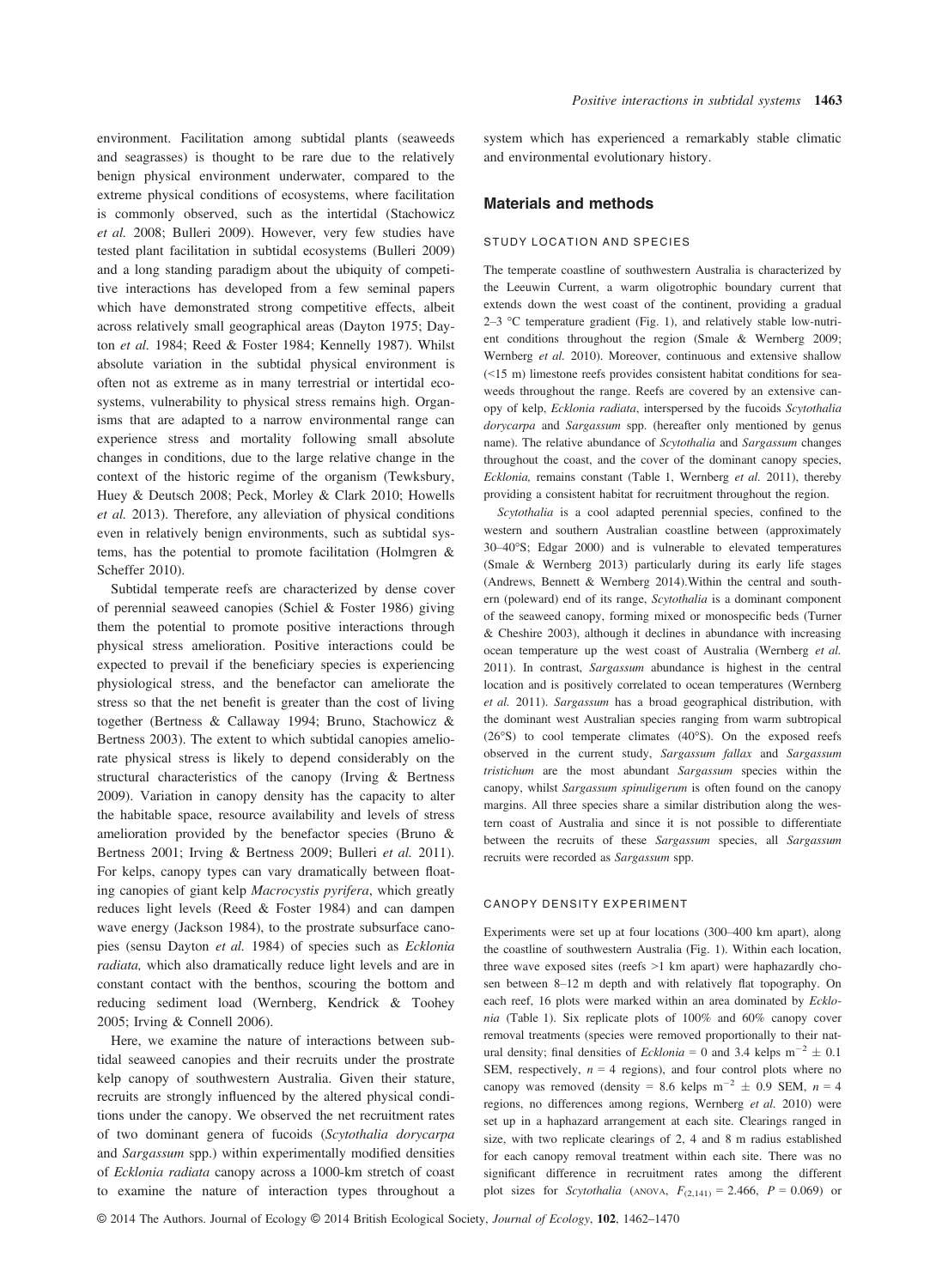

Table 1. Mean habitat cover (percentage of the reef surface) of the dominant canopy species Ecklonia radiata, Scytothalia dorycarpa, Sargassum and other fucoids at the 12 study sites used in the study

| Location    | Site            | Ecklonia | Scytothalia | Sargassum | Other<br>fucoids |
|-------------|-----------------|----------|-------------|-----------|------------------|
| Hamelin Bay | HB1             | 71.2     | 8.7         | 0.8       | 4.7              |
|             | H <sub>B2</sub> | 44.7     | 39.3        | 2.5       | 3.0              |
|             | HB <sub>3</sub> | 64.6     | 19.4        | 1.4       | $\theta$         |
| Marmion     | M1              | 55.1     | 0           | $\theta$  | $\theta$         |
|             | M2              | 56.0     | 11.6        | 6.8       | $\theta$         |
|             | M <sub>3</sub>  | 64.8     | 2.7         | 1.8       | 0                |
| Jurien Bay  | J <sub>B1</sub> | 59.5     | 7.5         | 8.2       | 0                |
|             | JB2             | 40.6     | 15.6        | 14.7      | 0                |
|             | JB3             | 45.2     | 2.8         | 1.6       | 0                |
| Kalbarri    | Κ1              | 86.8     | 0           | 5.6       | $\Omega$         |
|             | K <sub>2</sub>  | 70.9     | 0           | 8.5       | 0                |
|             | K3              | 66.9     |             | 19.6      | 0                |

Sargassum (ANOVA,  $F_{(2,141)} = 1.039$ ,  $P = 0.350$ ); therefore, the three sizes were pooled for further analyses. A minimum distance of 4 m was maintained between the edges of adjacent plots. Canopy removal was performed in March 2006 by pulling kelps and other large seaweeds, thus mimicking dislodgment by waves (see Wernberg et al. 2010 for further details of experimental design). Following canopy removal, a scuba diver counted the number of macroscopic Scytothalia and Sargassum recruits (juvenile specimens >1 cm) within a 1 m radius  $(3.14 \text{ m}^2)$  from the centre of each plot. Scytothalia and Sargassum recruits are easily identifiable to the naked eye even at this small size due to their distinct morphology. Recruits were counted immediately after implementing the disturbances and again 8 months after the initial disturbance. All counts were conducted by TW. Conspecific

Fig. 1. Map of 4 study locations spaced between 28°S and 34 °S. Left panel illustrates the mean daily temperatures recorded within each of the four study locations from 2006 to 2007, during the time of the study. Data were averaged among in-situ Titbit temperature loggers deployed at three sites per location between 8 and 12 m depth.

adult density (CAD) of both Scytothalia and Sargassum was estimated for each site by counting the density of adults in undisturbed 3.14 m<sup>2</sup> patches ( $n = 4$ ). All measurements were within a 30 m radius of the canopy clearance treatments. Mean CAD values from the undisturbed patches within each site were used to calculate the relationship between CAD and net recruitment rates into the three habitat treatments for both Scytothalia and Sargassum. For commensurability with the CAD measurements, all plots within a canopy density treatment were pooled to the site level analysis.

## STATISTICAL ANALYSES

Net recruitment was calculated by subtracting the recruits present in each plot at the time of disturbance from the total number of recruits in same plot after 8 months. For Scytothalia, the northern-most location (Kalbarri, 28°S) was not included in the analyses, as this location is beyond the species' range (Smale & Wernberg 2013) and no adults or recruits have ever been observed there (Wernberg, personal observation).

The effect of the canopy density treatment and CAD on the net recruitment rates of Scytothalia and Sargassum were tested by analysis of covariance (ANCOVA). CAD was treated as a covariate of net recruitment, and canopy density treatment was used as a categorical grouping factor. For both Sargassum and Scytothalia, the residual vs fitted values plot and the Q–Q plot indicated homogeneity of variances and normal distribution of the data, therefore no transformation took place. For Sargassum, there was also no interaction between the covariate and canopy density treatment, demonstrating homogeneity of the slopes among treatments. For Scytothalia, however, there was a significant interaction between CAD and the canopy density treatment, violating the assumptions of co-linearity, meaning that no further interpretation of the ANCOVA mode could take place. Instead, we used the Wilcox procedure (Wilcox 1987) to determine what levels of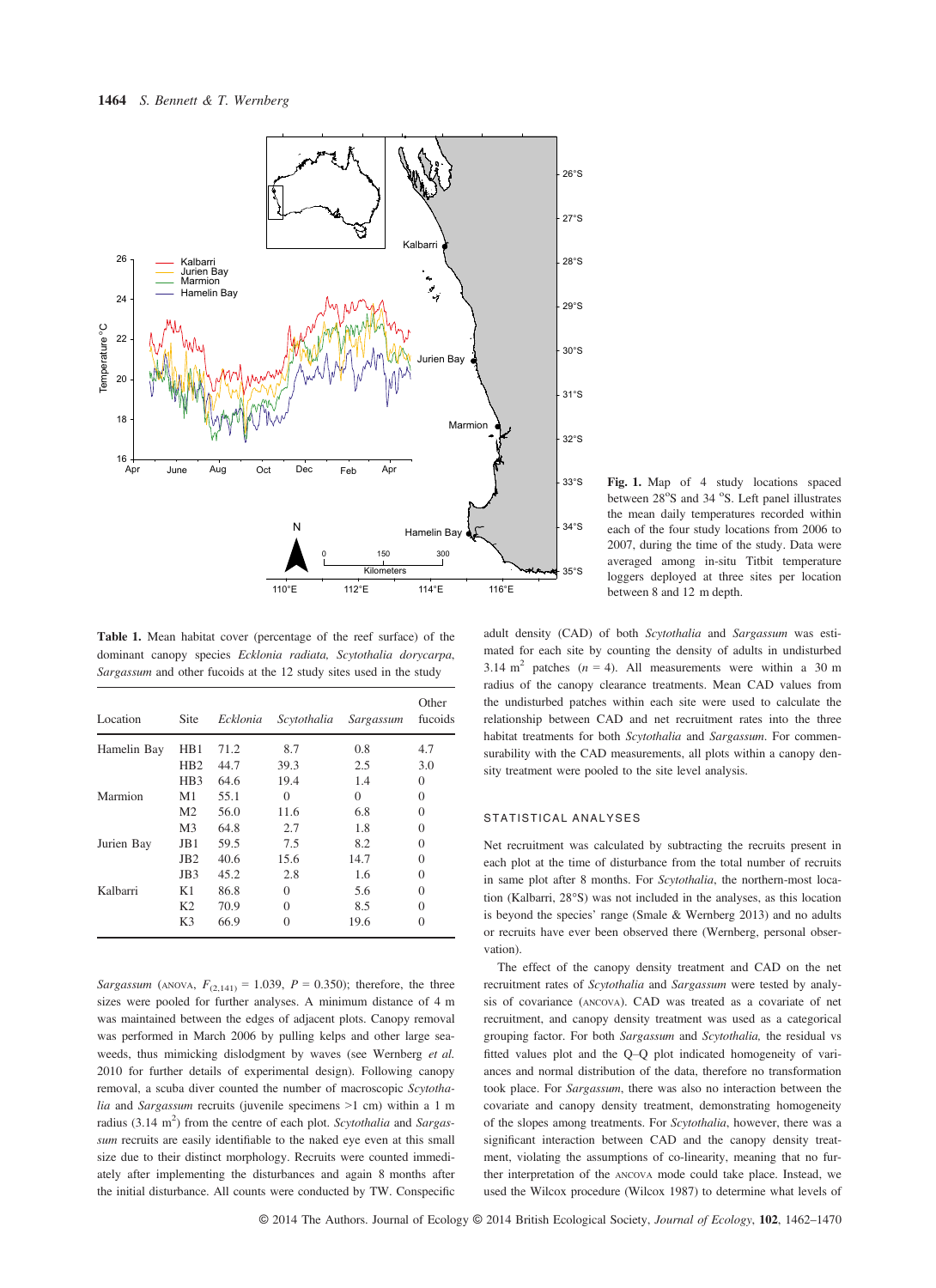CAD recruitment rates among canopy density treatments differed (Quinn & Keough 2002). To apply the Wilcox procedure, we used the software WILCOX.exe, developed by A. Constable (Quinn & Keough 2002).

To determine the relative importance of the various spatial and canopy factors in determining the rates of recruitment, the total variance and variance components associated with the factors, 'CAD', 'canopy density treatment', 'site' and 'location' were estimated for the net recruitment rates of Scytothalia and Sargassum using a linear mixed effects model in the lme4 package of R (Bates 2005; Version 3.01, R\_Development\_Core\_Team 2013). The spatial factors were treated as random nested effects, with sites nested within location, whilst CAD and disturbance intensity treatment were each treated as random crossed effect. Variance components were determined by calculating the proportion of the total variance explained by each individual factor (following Bennett et al. 2011).

The relative interaction index (RII), proposed by Armas, Ordiales & Pugnaire (2004), was used to compare the nature and intensity (sensu Brooker et al. 2008) of interactions of Scytothalia and Sargassum recruits with the canopy among locations. The RII is calculated as  $RII = (R_o - R_w)/(R_o + R_w)$ , where  $R_o$  = recruitment survivorship without neighbours and  $R_w$  = recruit survivorship with neighbours. The RII ranges between  $-1$  and 1 and presents a continuous scale for competitive  $(-1 \le x \le 0)$  and facilitative  $(0 \le x < 1)$  interactions that is symmetrical around zero. Because the RII requires positive values for its calculation, the value of 'gross recruits' within each patch present after 8 months was used, instead of net recruitment, which was negative in some treatments. Gross recruitment displayed the same pattern as net recruitment, but provides a more conservative estimate of the differences in recruitment between canopy treatments (Appendix S1 in Supporting Information). An ANCOVA was used to assess the differences in RII between partial and closed canopies along the latitudinal gradient for both Sargassum and Scytothalia recruits. Latitude was treated as a covariate of RII, and canopy density treatment was used as a categorical grouping factor. For both Sargassum and Scytothalia, the residual vs fitted values plot and the Q–Q plot indicated homogeneity of variances and normal distribution of the data, therefore no transformation took place. There was also no interaction between the covariate and canopy density treatment, demonstrating homogeneity of the slopes among treatments.

### **Results**

## EFFECTS OF ADULTS ON RECRUITMENT RATES

The canopy density treatment and conspecific adult densities (CAD) were strong determinants of recruitment for both Scytothalia and Sargassum, albeit with contrasting effects. Overall net recruitment rates of Scytothalia were highest in areas of partial  $(14.0 \pm 2.4 \text{ mean } \pm \text{ SE})$  and closed canopy  $(7.8 \pm 1.7)$ , whilst lowest in no canopy patches  $(1.9 \pm 1;$ mean  $\pm$  SE; Fig. 2). In contrast, Sargassum displayed its highest recruitment rates in no canopy and partial canopy plots (17.2  $\pm$  3 and 18.3  $\pm$  2.7 mean  $\pm$  SE respectively), whilst significantly lower rates of recruitment were observed in closed-canopy patches  $(2.9 \pm 1.94;$  Fig. 2, Table 2). Partial and no canopy patches did not differ. The minimal adequate model for Scytothalia recruitment showed a strong positive relationship between recruitment rates and CAD in the surrounding canopy  $(F_{(5,21)} = 19.86, P < 0.001,$  adjusted



Fig. 2. Net recruitment patterns for Sargassum and Scytothalia under the three canopy density treatments. Results are averaged among latitudinal locations. \* No difference ( $P > 0.05$ ).

 $R^2 = 0.78$ ). CAD and the canopy density treatments showed a significant interaction (Table 2) whereby recruitment rates approached zero for all disturbance treatments at low adult densities, but increased more steeply on reefs with moderate to high adult density (Fig. 3). Post hoc tests using the Wilcox procedure revealed that recruitment rates were significantly higher in partial canopy plots than in no canopy plots, at adult densities above four adults per  $3.14 \text{ m}^2$ , whilst below this density, recruitment rates of all three disturbance treatments declined towards zero. The minimal adequate ANCOVA model for Sargassum recruitment rates demonstrated a significant positive relationship between Sargassum adult density and recruitment rates  $(F_{(3,32)} = 10.64, P \le 0.001,$  adjusted  $R^2$  = 0.45). Overall CAD explained 42.5% of total variation in Scytothalia recruitment rates, whilst the canopy density treatments explained 21.4% of total variation (Table 3). For Sargassum, the canopy density treatments explained 18.8% of the total variation in Sargassum recruitment rates, whilst CAD only explained 6.5%.

#### REGIONAL VARIATION IN INTERACTIONS

The interaction strength for Scytothalia, as evidenced by the RII scores, remained positive at all observed sites and did not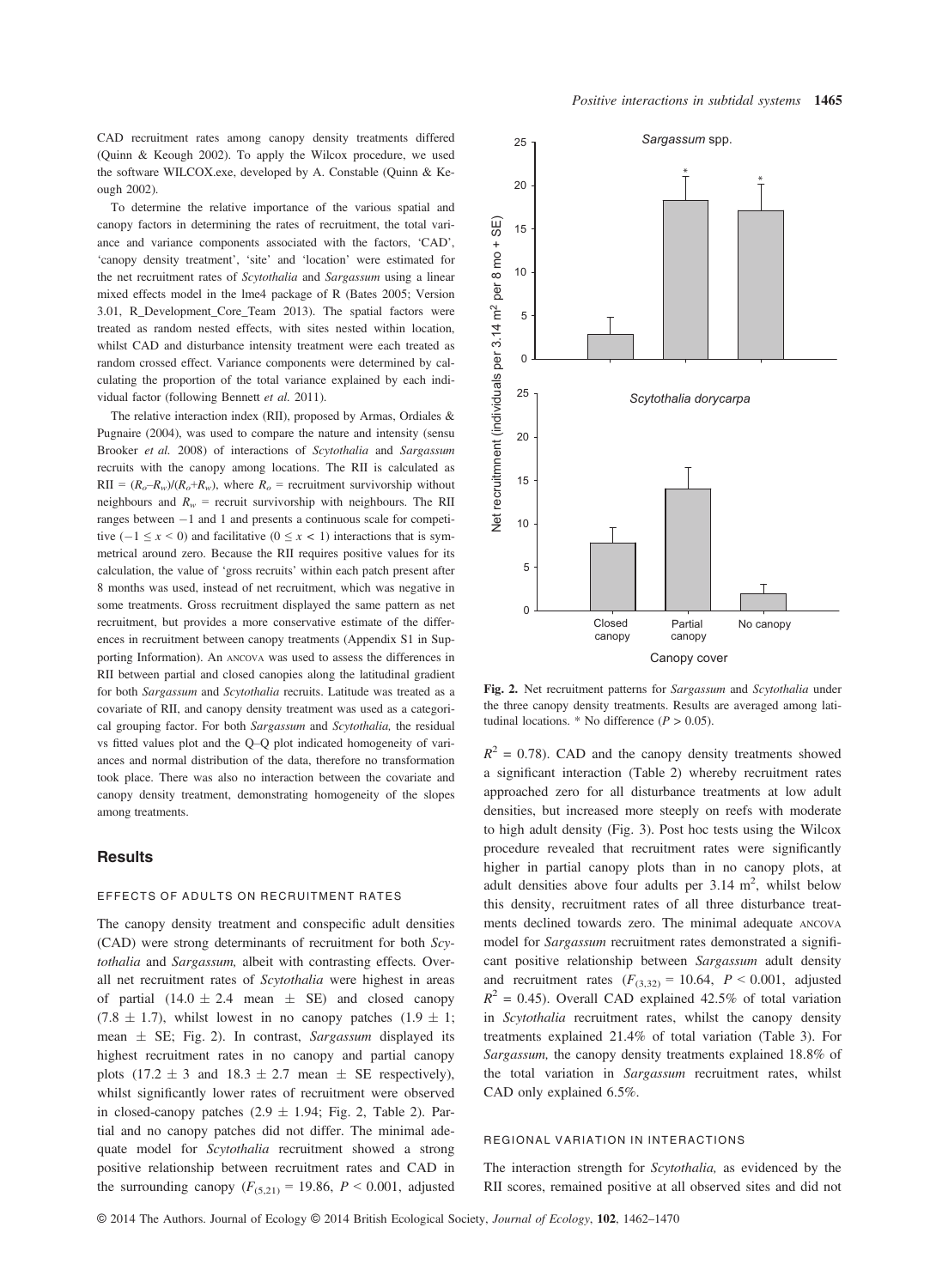#### 1466 S. Bennett & T. Wernberg

Table 2. Results of minimum adequate ancova model, testing the effects of canopy on net recruitment rates for Scytothalia and Sargassum. Conspecific adult density (CAD) was used as a covariate and the canopy density treatments as a categorical predictor. 'No canopy', 'Closed' and 'Partial' refer to three canopy density treatments

|             |                              | Estimate | <b>SE</b> | $t$ -value                                                                                                        | $Pr(>\vert t \vert)$ |
|-------------|------------------------------|----------|-----------|-------------------------------------------------------------------------------------------------------------------|----------------------|
| Scytothalia | (Intercept)                  | 2.437    | 2.858     | 0.853                                                                                                             | 0.403                |
|             | No canopy $-$ closed         | $-2.753$ | 4.042     | $-0.681$<br>0.404<br>1.086<br>3.711<br>$-1.627$<br>2.319<br>3.945<br>$-0.976$<br>2.871<br>3.105<br>0.234<br>4.467 | 0.503                |
|             | $Closed - Partial$           | 1.634    | 4.042     |                                                                                                                   | 0.690                |
|             | Partial – No canopy          | 4.388    | 4.042     |                                                                                                                   | 0.290                |
|             | CAD                          | 2.369    | 0.638     |                                                                                                                   | 0.001                |
|             | No canopy $-$ closed $X$ CAD | $-1.468$ | 0.903     |                                                                                                                   | 0.119                |
|             | $Closed - Partial X CAD$     | 2.093    | 0.903     |                                                                                                                   | 0.030                |
|             | Partial – No canopy $X$ CAD  | 3.562    | 0.903     |                                                                                                                   | < 0.001              |
| Sargassum   | (Intercept)                  | $-3.720$ | 3.811     |                                                                                                                   | 0.336                |
|             | No canopy $-$ closed         | 14.253   | 4.965     |                                                                                                                   | 0.007                |
|             | $Closed - Partial$           | 15.415   | 4.965     |                                                                                                                   | 0.004                |
|             | $Partial - No canopy$        | 1.162    | 4.965     |                                                                                                                   | 0.816                |
|             | CAD                          | 24.778   | 5.547     |                                                                                                                   | < 0.001              |



Fig. 3. Relationship between net recruit survivorship and conspecific adult density (CAD) under the three canopy density treatments. Note the different y-axis scales for Scytothalia and Sargassum.

significantly change among latitudes, or between partial and closed-canopy plots (Fig. 4 and Table 4). In contrast, the RII for Sargassum recruits was significantly higher for partial canopies than for closed canopies throughout the latitudinal range (Table 4). Three of the four latitudes recorded positive RII scores, indicating a net facilitative interaction, for partial canopies, whereas all four latitudes recorded negative RII scores under closed canopies (Fig. 4). RII scores for Sargassum displayed an upward trajectory towards warmer latitudes, despite differences among latitudes remaining marginally nonsignificant ( $P = 0.053$ , Table 4).

## **Discussion**

Our study has demonstrated that positive plant interactions can play an important role for recruitment processes in subtidal ecosystems and that the strength and direction of these interactions differ between beneficiary species and in response to benefactor density. Scytothalia recruits were strongly facilitated at all locations, under both closed and partial canopy. Sargassum recruits also displayed positive interactions under partial canopy in three of the four locations, however, in contrast to Scytothalia, displayed a net negative interaction with the closed canopy. The interaction strength between Sargassum recruits and the canopy displayed an upward trajectory towards lower latitudes, whereby closed-canopy interactions became less competitive and partial canopy interactions, increasingly positive, suggesting the canopy environment might mitigate stress across broad scale latitudinal climatic gradients. For Scytothalia, supply side dynamics were also of major importance to recruitment success. Even in areas of closed canopy, if Scytothalia adult densities were low, recruitment approached zero. The close relationship between Scytothalia recruitment and adult densities highlights the likely difficulty for Scytothalia to recover from large-scale disturbances such as the 100-km range contraction in the wake of the 2011 marine heatwave (Smale & Wernberg 2013), because recruits are dependent on established adult populations to survive and the adult population relies on new recruitment to recover.

The positive interactions observed between recruits and seaweed canopies contrasts with the prevailing notion that competition alone drives plant interactions in response to physical stress in subtidal marine system (Dayton et al. 1984; Reed & Foster 1984; Kennelly 1987; Kendrick 1994; Emmerson & Collings 1998). Whilst facilitation through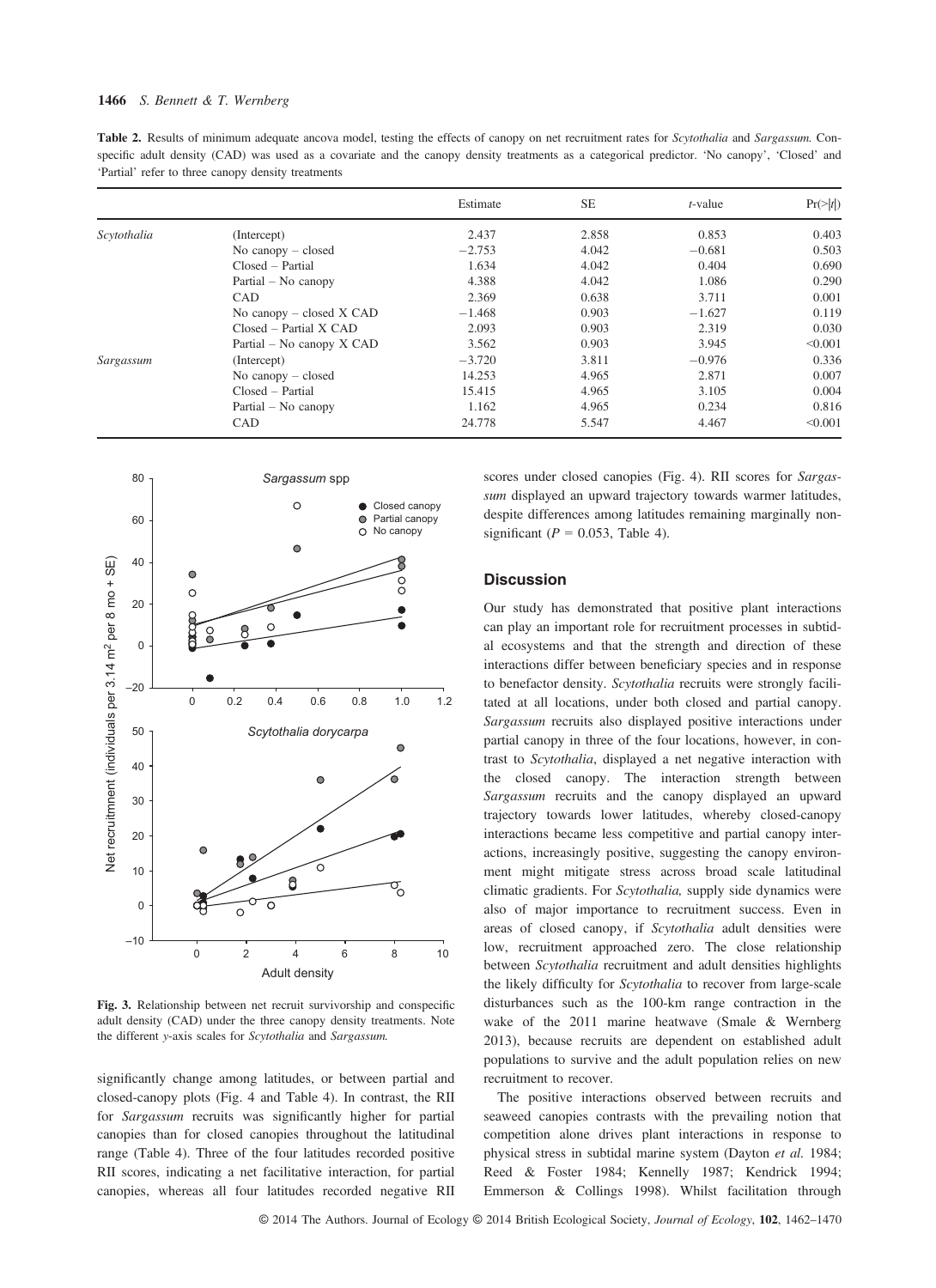Table 3. Results of linear mixed effects model fit by restricted maximum likelihood (REML), indicating variance components. Untransformed net recruitment rates analysed as a function of four random effects. Sargassum and Scytothalia were analysed separately. CAD is 'conspecific adult density'

|                | Variance    |           | <b>SD</b>   |           | % Total variance |           |
|----------------|-------------|-----------|-------------|-----------|------------------|-----------|
| Groups         | Scytothalia | Sargassum | Scytothalia | Sargassum | Scytothalia      | Sargassum |
| Site(Latitude) | 0.00        | 0.00      | 0.00        | 0.00      |                  | 0         |
| CAD            | 64.52       | 23.00     | 8.03        | 4.80      | 42.45            | 6.52      |
| Latitude       | 6.58        | 175.16    | 2.57        | 13.24     | 4.33             | 49.68     |
| Canopy density | 32.52       | 66.34     | 5.70        | 8.15      | 21.39            | 18.82     |
| Residual       | 48.37       | 88.10     | 6.95        | 9.39      | 31.82            | 24.98     |



Fig. 4. Mean relative interaction index (RII) values for Sargassum and Scytothalia recruit–canopy interactions for two canopy density treatments across four latitudinal locations.

associational defence has been widely reported in subtidal systems, few studies have demonstrated facilitation in response to the physical environment (see Bulleri 2009 for a review). Previous studies have suggested that the higher light availability in canopy-free patches was the cause of higher recruitment and survivorship into these areas than adjacent canopy patches. The higher within-canopy recruit survivorship patterns observed here, however, suggest that the within-canopy light environment might be favourable, particularly for Scytothalia and for both species under a partial canopy. The high wave exposure of our study sites could mean that constant light-flecking within the canopy increases the photosynthetic efficiency of recruits, compared to no canopy steady state light conditions, as observed previously for several species (Greene & Gerard 1990; Wing & Patterson 1993; Kübler & Raven 1996; Raven & Hurd 2012). These conditions contrast with the very sheltered and dense surface canopy which induced a strong negative canopy–recruit interactions in some previous studies (e.g., Reed & Foster 1984), potentially due to comparatively low light-flecking and stable low light canopy environment in those systems.

Contributing explanations for the observed recruitment patterns could relate to the physical abrasion experienced within the canopy environment. Scytothalia is a robust leathery species, in comparison to Sargassum which has weaker attachment and has adapted to fragment easily as a means of dispersal (Thiel & Gutow 2005; Schiel & Foster 2006). Dislodgement by the highly abrasive environment might have contributed to the differences in closed-canopy recruitment between Scytothalia and Sargassum. The other feature of the abrasive canopy environment, which may have favoured Sargassum, however, is its effect on epiphytic loading. Reduced abrasion in canopy-

Table 4. Results of ancova model testing the relative interaction index (RII) of Scytothalia and Sargassum recruits against the 'Canopy density treatment' and using 'Latitude' as a covariate

|             |                          | Df | SS     | <b>MS</b>      |        | $Pr(>=F)$ |
|-------------|--------------------------|----|--------|----------------|--------|-----------|
| Sargassum   | Latitude                 |    | 1.018  | 1.018          | 3.824  | 0.053     |
|             | Canopy density treatment |    | 5.836  | 5.836          | 21.918 | < 0.001   |
|             | Residuals                | 93 | 24.763 | 0.266          |        |           |
| Scytothalia | Latitude                 |    | 0.054  | 0.0538         | 0.277  | 0.600     |
|             | Canopy density treatment |    | 0.032  | 0.166<br>0.032 | 0.685  |           |
|             | Residuals                | 69 | 13.386 | 0.194          |        |           |

© 2014 The Authors. Journal of Ecology © 2014 British Ecological Society, Journal of Ecology, 102, 1462–1470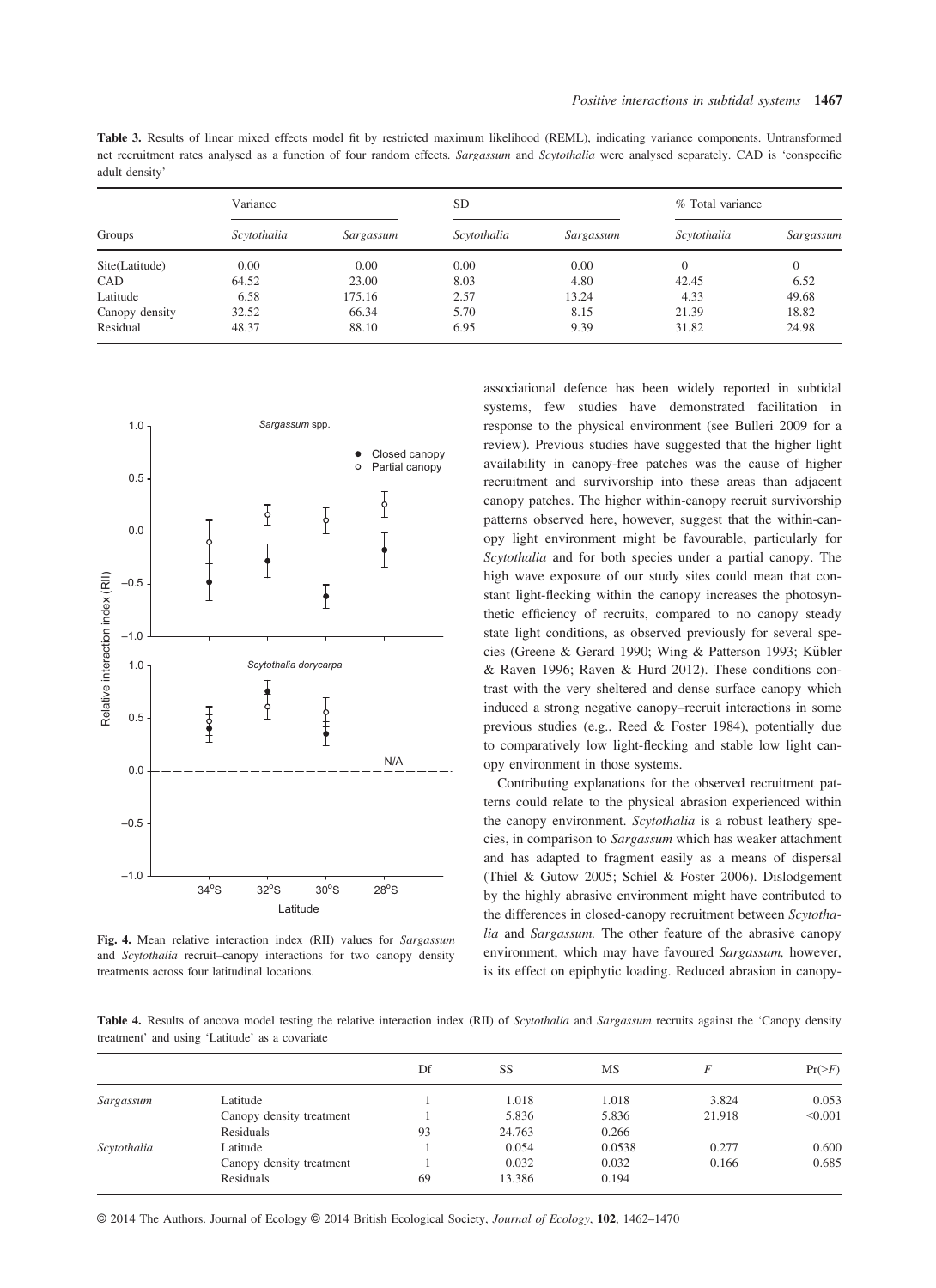free habitats promotes epiphytic growth which can greatly reduce the productivity and health of the individual (Kiirikki 1996; Stachowicz & Whitlatch 2005; Andersen et al. 2011). This mechanical defence could be indirectly linked to the positive trajectory in interaction strength (i.e. less negative and more positive for closed and partial canopies, respectively) between Sargassum recruits and the canopy, in warmer locations. Temperature is the only significant environmental factor to change among locations (Wernberg et al. 2010), and whilst the canopy is unlikely to directly ameliorate temperature stress in these highly dynamic environments, higher epiphytic loading at warm locations due to increased metabolic rates of the epiphytes and physiological stress of the recruits could have prompted a shift towards positive interactions with the canopy. Whilst physical stress amelioration is uncommon in subtidal systems, associational defences from herbivory are widespread (Hay 1986; Stachowicz & Hay 1999). However, herbivore impacts are relatively low along the temperate Western Australian coastline (Wernberg, White & Vanderklift 2008; Vanderklift, Lavery & Waddington 2009) and are therefore unlikely to have played a significant role in the shaping of the recruitment patterns observed in this study. Moreover, Sargassum is highly palatable by herbivores in other systems (Bennett & Bellwood 2011; Vergés, Bennett & Bellwood 2012), and therefore, Sargassum recruits would be expected to be targeted if herbivory was shaping the observed patterns of recruitment. However, overall Sargassum recruitment was higher in canopy-free areas, and no evidence of herbivory was observed further suggesting herbivores played an insignificant role in shaping the observed patterns.

The prevalence of positive interactions in plant communities provides multiple advantages to beneficiary species, beyond individual benefits of ameliorating stress. For instance, facilitation can extend the realized niche of a species beyond what is expected from its fundamental niche, that is physical tolerance limits (Bruno, Stachowicz & Bertness 2003). For Scytothalia, a cool temperate adapted species, facilitation by the canopy strongly assists recruit survivorship throughout the temperate west coast of Australia. For the supply side ecology of west coast populations, however, such dependence on canopy cover and high conspecific adult density for survival makes Scytothalia particularly vulnerable to disturbance events that cause a reduction in canopy cover. In 2011, a marine heatwave off the west coast of Australia caused a large reduction in total seaweed canopy cover (Wernberg et al. 2013) and 100% loss of Scytothalia across 100 km from Jurien Bay (Smale & Wernberg 2013). The strong relationship between Scytothalia recruitment with conspecific adult density and the canopy density treatments suggests that the recovery of Scytothalia in Jurien Bay will be very slow, if at all. Furthermore, given that the same canopy dependency is observed throughout its range along west coast of Australia, similar responses could be expected in other locations if major canopy loss was to occur. In contrast, Sargassum is likely to be a beneficiary of disturbance events and in fact may provide a crucial pathway for the re-establishment of canopy-dependent species such as

Scytothalia. The propensity of Sargassum recruitment in canopy-free patches means that following large-scale canopy loss, Sargassum is likely to be quick to recover and by re-establishing canopy conditions provides a successional pathway for Scytothalia (Toohey, Kendrick & Harvey 2007).

A second advantage Sargassum has for re-establishment following disturbance events is its greater capacity for long distance dispersal, compared to Scytothalia. Both Sargassum and Scytothalia have a typical fucoid life cycle with relatively large zygotes which settle to the bottom quickly upon release from the adult plant and within metres of the parent (Kendrick & Walker 1995). Long distance dispersal therefore is largely dependent on detached, reproductive adult plants being washed further afield (Schiel & Foster 2006). Sargassum has a floating thallus making it capable of long distance dispersal via wind-driven rafts of reproductive adult tissue, enabling propagules to release and populate reefs tens of kilometres away from the original site. Scytothalia on the other hand has a negatively buoyant thallus and is dependent on wave motion and bottom currents for dispersal, limiting the distance propagules can travel. This trait may provide an explanation for the strong adult-recruit relationship observed for Scytothalia, whereby reefs with low densities of adult Scytothalia recorded almost no recruitment, whereas Sargassum recruitment was more even throughout.

Facilitation by foundation species leading to habitat provision and environmental modification is an important structuring process in communities. This study has demonstrated that facilitation through amelioration of physical stress can play an important role in subtidal marine systems, challenging the long held notion that only competition drives plant–plant interactions in response to physical stress in subtidal ecosystems. Strong facilitation was observed throughout all conditions for Scytothalia, under partial canopy in three out of four locations for Sargassum, whilst competitive interactions remained prevalent for Sargassum under dense closed canopies. The importance of facilitation in these reefs affects our understanding of the resilience of kelp forests and seaweed canopies, the feedbacks that might reinforce habitat loss in these systems and opens up exciting new directions to further explore the prevalence of facilitation in subtidal marine ecosystems.

#### Acknowledgements

We would like to thank Mads Thomsen, Fernando Tuya, Phil van Dyk and many volunteer divers for field work assistance. This research was funded by the Australian Research Council through grants to TW.

#### Data accessibility

Data deposited in the Dryad repository: http://datadryad.org/resource/doi:10. 5061/dryad.72181 (Bennett & Wernberg 2014).

### **References**

Andersen, G., Steen, H., Christie, H., Fredriksen, S. & Moy, F.E. (2011) Seasonal patterns of sporophyte growth, fertility, fouling, and mortality of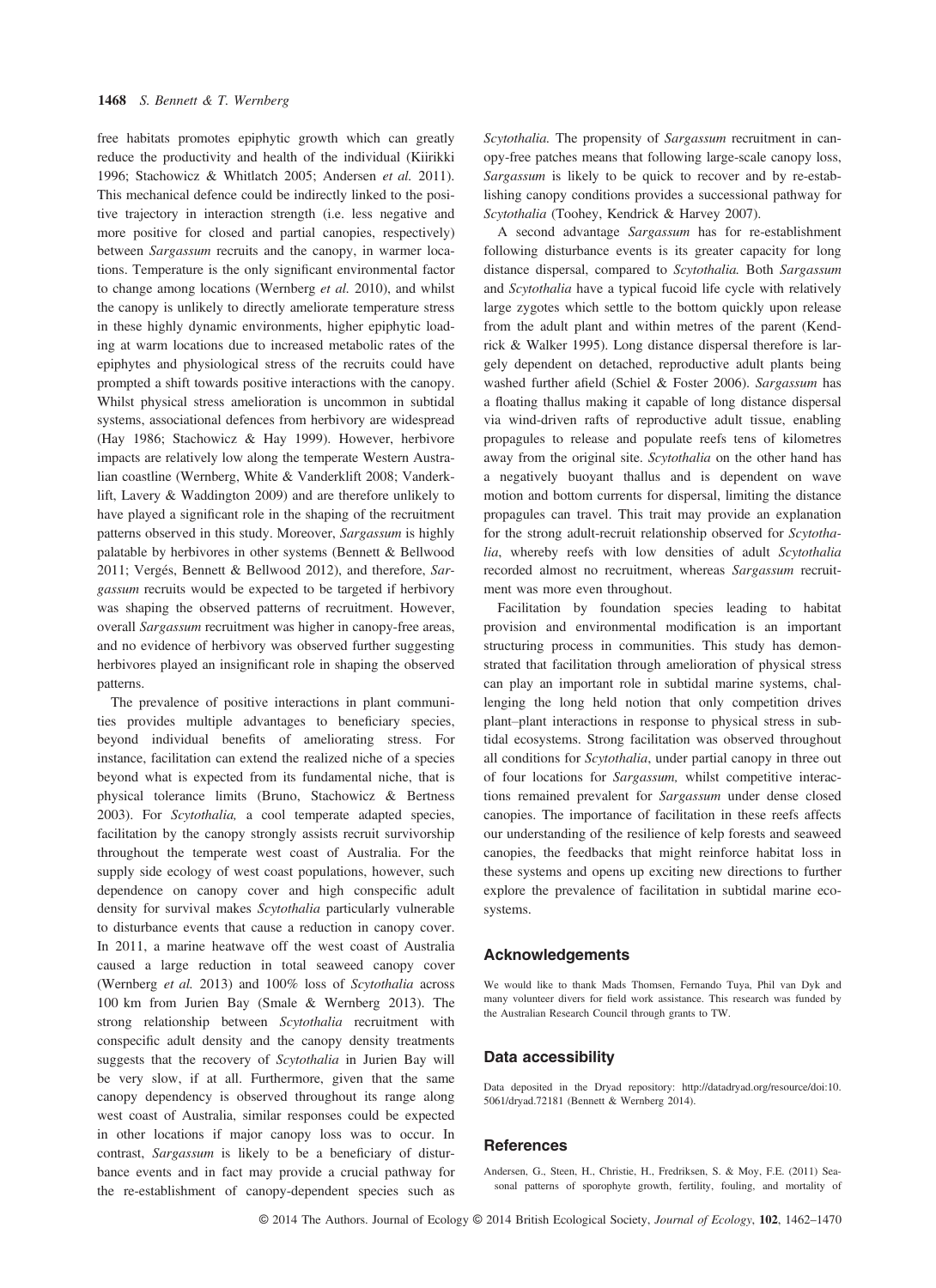Saccharina latissima in Skagerrak, Norway: implications for forest recovery. Journal of Marine Biology, 2011, doi:10.1155/2011/690375.

- Anderson, R.J., Carrick, P., Levitt, G.J. & Share, A. (1997) Holdfasts of adult kelp Ecklonia maxima provide refuges from grazing for recruitment of juvenile kelps. Marine Ecology-Progress Series, 159, 265–273.
- Andrews, S., Bennett, S. & Wernberg, T. (2014) Reproductive seasonality and early life temperature sensitivity reflect vulnerability of a seaweed undergoing range reduction. Marine Ecology Progress Series, 495, 119–129.
- Armas, C., Ordiales, R. & Pugnaire, F.I. (2004) Measuring plant interactions: a new comparative index. Ecology, 85, 2682–2686.
- Bates, D. (2005) Fitting linear mixed models in R. R News, 5, 27–30.
- Bennett, S. & Bellwood, D.R. (2011) Latitudinal variation in macroalgal consumption by fishes on the Great Barrier Reef. Marine Ecology Progress Series, 426, 241–269.
- Bennett, S. & Wernberg, T. (2014) Data from: canopy facilitates seaweed recruitment on subtidal temperate reefs. Dryad Digital Repository. doi:10. 5061/dryad.72181.
- Bennett, S., Roca, G., Romero, J. & Alcoverro, T. (2011) Ecological status of seagrass ecosystems: an uncertainty analysis of the meadow classification based on the Posidonia oceanica multivariate index (POMI). Marine Pollution Bulletin, 62, 1616–1621.
- Bertness, M.D. & Callaway, R. (1994) Positive interactions in communities. Trends in Ecology & Evolution, 9, 191–193.
- Bertness, M.D. & Yeh, S.M. (1994) Cooperative and competitive interactions in the recruitment of marsh elders. Ecology, 75, 2416–2429.
- Brooker, R.W., Maestre, F.T., Callaway, R.M., Lortie, C.L., Cavieres, L.A., Kunstler, G. et al. (2008) Facilitation in plant communities: the past, the present, and the future. Journal of Ecology, 96, 18–34.
- Bruno, J.F. & Bertness, M.D. (2001) Habitat modification and facilitation in benthic marine communities. Marine Community Ecology (eds M.D. Bertness, S.D. Gaines & M.E. Hay), pp. 201–218. Sinauer Associates, Sunderland, Massachusetts, USA.
- Bruno, J.F., Stachowicz, J.J. & Bertness, M.D. (2003) Inclusion of facilitation into ecological theory. Trends in Ecology & Evolution, 18, 119–125.
- Bulleri, F. (2009) Facilitation research in marine systems: state of the art, emerging patterns and insights for future developments. Journal of Ecology, 97, 1121–1130.
- Bulleri, F., Cristaudo, C., Alestra, T. & Benedetti-Cecchi, L. (2011) Crossing gradients of consumer pressure and physical stress on shallow rocky reefs: a test of the stress-gradient hypothesis. Journal of Ecology, 99, 335–344.
- Castro, J., Zamora, R., Hodar, J.A. & Gomez, J.M. (2004) Seedling establishment of a boreal tree species (Pinus sylvestris) at its southernmost distribution limit: consequences of being in a marginal Mediterranean habitat. Journal of Ecology, 92, 266–277.
- Cuesta, B., Villar-Salvador, P., Puertolas, J., Rey Benayas, J.M. & Michalet, R. (2010) Facilitation of Quercus ilex in Mediterranean shrubland is explained by both direct and indirect interactions mediated by herbs. Journal of Ecology, 98, 687–696.
- Dayton, P.K. (1975) Experimental studies of algal canopy interactions in a sea otter dominated kelp community at Amchitka-Island, Alaska. Fishery Bulletin, **73**, 230–237.
- Dayton, P.K., Currie, V., Gerrodette, T., Keller, B.D., Rosenthal, R. & Tresca, D.V. (1984) Patch dynamics and stability of some California kelp communities. Ecological Monographs, 54, 254–289.
- Edgar, G.J. (2000) Australian marine life: the plants and animals of temperate waters. Reed New Holland, Sydney, N. S. W.(Australia), 544, 2000.
- Emmerson, L.M. & Collings, G.J. (1998) Macroalgal recruitment in artificially disturbed areas: interactive effects of temporal and spatial scale. Marine and Freshwater Research, 49, 541–546.
- Gomez-Aparicio, L., Zamora, R., Gomez, J.M., Hodar, J.A., Castro, J. & Baraza, E. (2004) Applying plant facilitation to forest restoration: a metaanalysis of the use of shrubs as nurse plants. Ecological Applications, 14, 1128–1138.
- Greene, R. & Gerard, V. (1990) Effects of high-frequency light fluctuations on growth and photoacclimation of the red algaChondrus crispus. Marine Biology, 105, 337–344.
- Hay, M.E. (1986) Associational plant defenses and the maintenance of species diversity: turning competitors into accomplices. American Naturalist, 188, 617–641.
- He, Q., Bertness, M.D. & Altieri, A.H. (2013) Global shifts towards positive species interactions with increasing environmental stress. Ecology Letters, 16, 695–706.
- Holmgren, M. & Scheffer, M. (2010) Strong facilitation in mild environments: the stress gradient hypothesis revisited. Journal of Ecology, 98, 1269–1275.
- Howells, E.J., Berkelmans, R., van Oppen, M.J.H., Willis, B.L. & Bay, L.K. (2013) Historical thermal regimes define limits to coral acclimatization. Ecology, 94, 1078–1088.
- Irving, A.D. & Bertness, M.D. (2009) Trait-dependent modification of facilitation on cobble beaches. Ecology, 90, 3042–3050.
- Irving, A.D. & Connell, S.D. (2006) Predicting understorey structure from the presence and composition of canopies: an assembly rule for marine algae. Oecologia, 148, 491–502.
- Jackson, G.A. (1984) Internal wave attenuation by coastal kelp stands. Journal of Physical Oceanography, 14, 1300–1306.
- Kendrick, G.A. (1994) Effects of propagule settlement density and adult canopy on survival of recruits of Sargassum spp (Sargassaceae, Phaeophyta). Marine Ecology-Progress Series, 103, 129–140.
- Kendrick, G.A. & Walker, D.I. (1995) Dispersal of propagules of Sargassum spp (Sargassaceae, Phaeophyta) - observations of local patterns of dispersal and consequences for recruitment and population-structure. Journal of Experimental Marine Biology and Ecology, 192, 273–288.
- Kennelly, S.J. (1987) Inhibition of kelp recruitment by turfing algae and consequences for an Australian kelp community. Journal of Experimental Marine Biology and Ecology, 112, 49–60.
- Kiirikki, M. (1996) Experimental evidence that Fucus vesiculosus (Phaeophyta) controls filamentous algae by means of the whiplash effect. European Journal of Phycology, 31, 61–66.
- Kübler, J.E. & Raven, J.A. (1996) Nonequilibrium rates of photosynthesis and respiration under dynamic light supply. Journal of Phycology, 32, 963–969.
- Peck, L.S., Morley, S.A. & Clark, M.S. (2010) Poor acclimation capacities in Antarctic marine ectotherms. Marine Biology, 157, 2051–2059.
- Quinn, G.P. & Keough, M.J. (2002) Experimental Design and Data Analysis for Biologists. Cambridge University Press, Cambridge, UK.
- Raven, J.A. & Hurd, C.L. (2012) Ecophysiology of photosynthesis in macroalgae. Photosynthesis Research, 113, 105–125.
- Reed, D.C. & Foster, M.S. (1984) The effects of canopy shading on algal recruitment and growth in a giant-kelp forest. Ecology, 65, 937–948.
- Sanford, E., Bertness, M., Witman, J. & Roy, K. (2009) Latitudinal gradients in species interactions. Marine Macroecology (eds J.D. Witman & K. Roy), pp. 357–391. University of Chicago Press, Chicago, IL.
- Schiel, D.R. & Foster, M.S. (1986) The structure of subtidal algal stands in temperate waters. Oceanography and Marine Biology, 24, 265–307.
- Schiel, D.R. & Foster, M.S. (2006) The population biology of large brown seaweeds: ecological consequences of multiphase life histories in dynamic coastal environments. Annual Review Ecology Evolution Systematics, 37, 343–372.
- Smale, D.A. & Wernberg, T. (2009) Satellite-derived SST data as a proxy for water temperature in nearshore benthic ecology. Marine Ecology-Progress Series, 387, 27–37.
- Smale, D.A. & Wernberg, T. (2013) Extreme climatic event drives range contraction of a habitat-forming species. Proceedings of the Royal Society B-Biological Sciences, 280, 20122829.
- Stachowicz, J.J. & Hay, M.E. (1999) Reducing predation through chemically mediated camouflage: indirect effects of plant defenses on herbivores. Ecology, 80, 495–509.
- Stachowicz, J.J. & Whitlatch, R.B. (2005) Multiple mutualists provide complementary benefits to their seaweed host. Ecology, 86, 2418–2427.
- Stachowicz, J.J., Graham, M., Bracken, M.E.S. & Szoboszlai, A.I. (2008) Diversity enhances cover and stability of seaweed assemblages: the role of heterogeneity and time. *Ecology*, **89**, 3008–3019.
- Tewksbury, J.J., Huey, R.B. & Deutsch, C.A. (2008) Putting the heat on tropical animals. Science, 320, 1296.
- Tewksbury, J.J. & Lloyd, J.D. (2001) Positive interactions under nurse-plants: spatial scale, stress gradients and benefactor size. Oecologia, 127, 425–434.
- Thiel, M. & Gutow, L. (2005) The ecology of rafting in the marine environment. II. The rafting organisms and community. Oceanography and Marine Biology: An Annual Review, 43, 279–418.
- Toohey, B.D., Kendrick, G.A. & Harvey, E.S. (2007) Disturbance and reef topography maintain high local diversity in Ecklonia radiata kelp forests. Oikos, 116, 1618–1630.
- Turner, D.J. & Cheshire, A.C. (2003) Encounter 2002 Expedition to the Isles of St Francis, South Australia: structure and productivity of benthic macroalgal communities. Transactions of the Royal Society of South Australia, 127, 153–166.
- Vanderklift, M.A., Lavery, P.S. & Waddington, K.I. (2009) Intensity of herbivory on kelp by fish and sea urchins differs between inshore and offshore reefs. Marine Ecology Progress Series, 376, 203–211.
- Vergés, A., Bennett, S. & Bellwood, D.R. (2012) Diversity among macroalgaeconsuming fishes on coral reefs: a transcontinental comparison. PLoS ONE, 7, e45543.